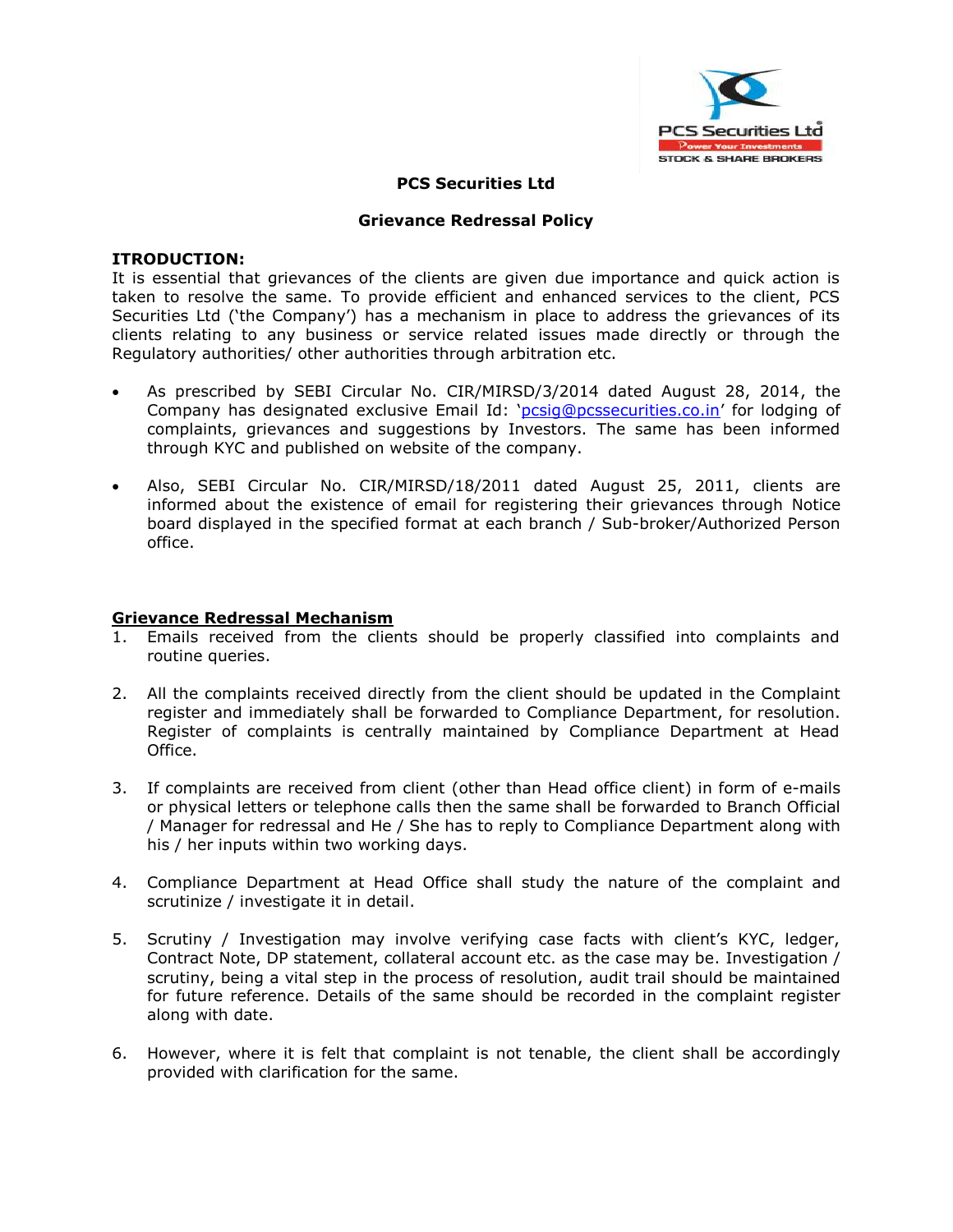

- 7. After detailed scrutiny / investigation of the complaint as above, Compliance department shall draft reply and sent it to the client / Exchange / SEBI as the case may be.
- 8. Compliance department shall ensure that there is no complaint pending to be resolved for more than 30 days from their end.

## **General**

When a case is settled / in process and an employee is found to be responsible for the loss incurred/like to be incurred, the same may be recovered from the employee, subject to HOD's discretion. This should be done after following process of enquiry in that regard. Thereafter, the recovery process may be initiated which will involve immediate intimation to the HR department to hold salary of the employee for the required amount as per the agreed terms i.e. whether one time deduction or monthly deduction in installments to recover the total amount of recovery is to be done.

Periodic reviews and analysis shall be undertaken on the type of complaints and originating branch and appropriate corrective action shall be taken wherever required.

Complaints received at branches or HO for non receipt of contract notes or Statement of Account / Holding shall be addressed on priority.

#### **Training Programs**

Business Heads shall also conduct periodic investor meets to educate clients and get the inputs from them on quality of Company's service.